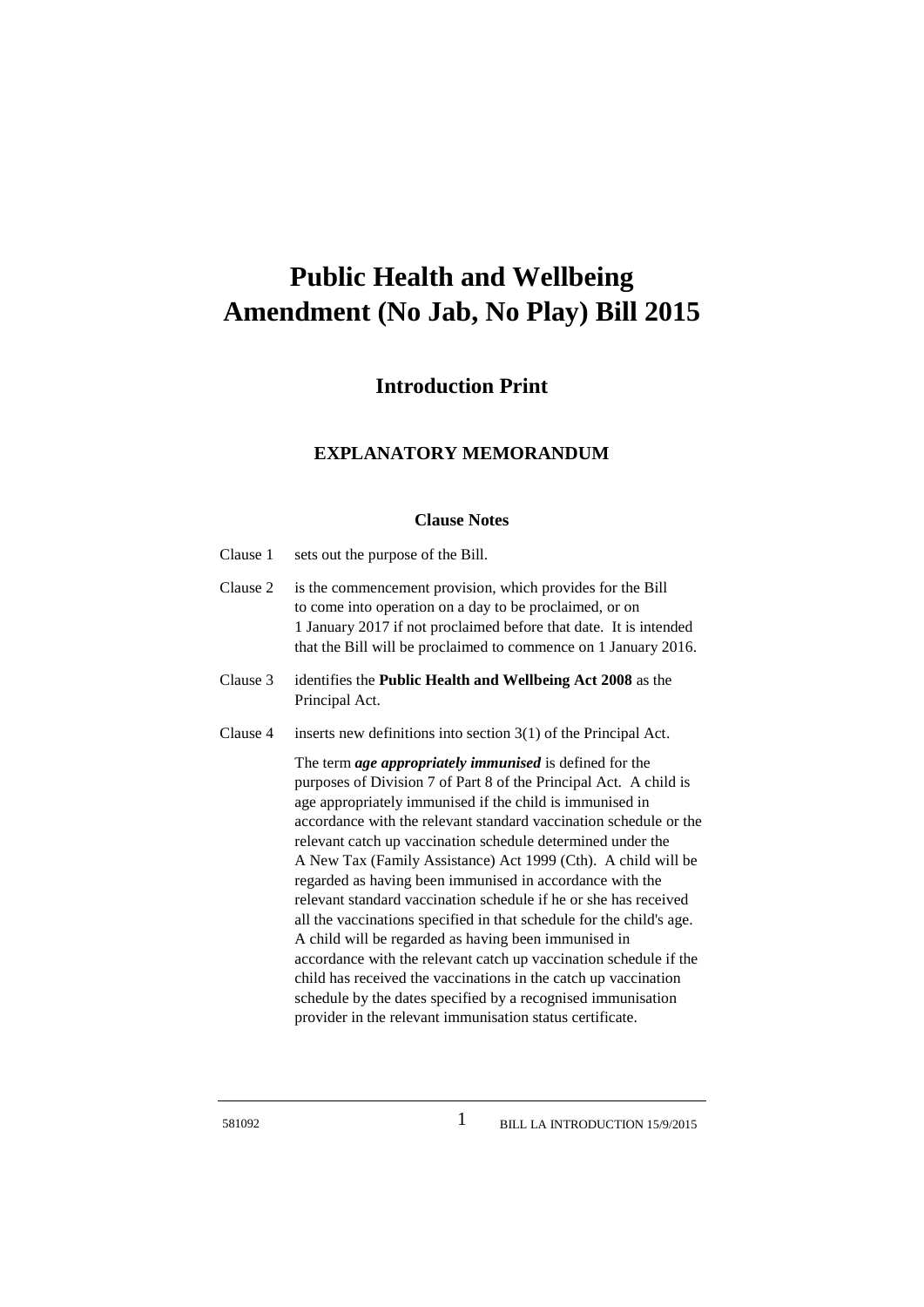A new definition of *early childhood service* is also inserted into section 3(1) of the Principal Act for the purposes of Division 7 of Part 8 of the Principal Act. There are two parts to this definition. Paragraph (a) includes as an *early childhood service* any service that comes within the meaning of education and care service in section 5(1) of the Education and Care Services National Law (Victoria) other than an education and care service that is an outside school hours care service or a school holiday care service, or any part of an education and care service that is an outside school hours care service or a school holiday care service.

An education and care service that has been granted a service approval for the purposes of section 48 of the Education and Care Services National Law (Victoria) may provide various types of education and care in either a centre or family day care setting to children up to 13 years of age. Types of education and care provided include long day care, kindergarten for children up to and including 5 years of age and outside school hours care and school holiday care to school aged children. Outside school hours care can include care provided to children before and after school and care provided on pupil-free days.

The definition of *early childhood service* only includes those parts of any service that are not providing care to school aged children. For example, if a centre provides long day care to younger children and also provides before and after school care to primary school aged children, the centre must comply with new sections 143B, 143C and 143D only in relation to the children attending the centre for the purposes of long day care. The centre does not have to comply with new sections 143B, 143C and 143D in relation to the children of primary school age attending the out of school hours care part of the service, even if the children attending the outside school hours care part of the service share a room or play area with the children attending the long day care part of the service.

Paragraph (b) of the definition of *early childhood service* includes a service that is licensed under Part 3 of the **Children's Services Act 1996**, and is prescribed by regulations to be an early childhood service. A variety of services are licensed under Part 3 of the **Children's Services Act 1996**. Only the prescribed services will be required to comply with new sections 143A to 143D before confirming enrolment of a child.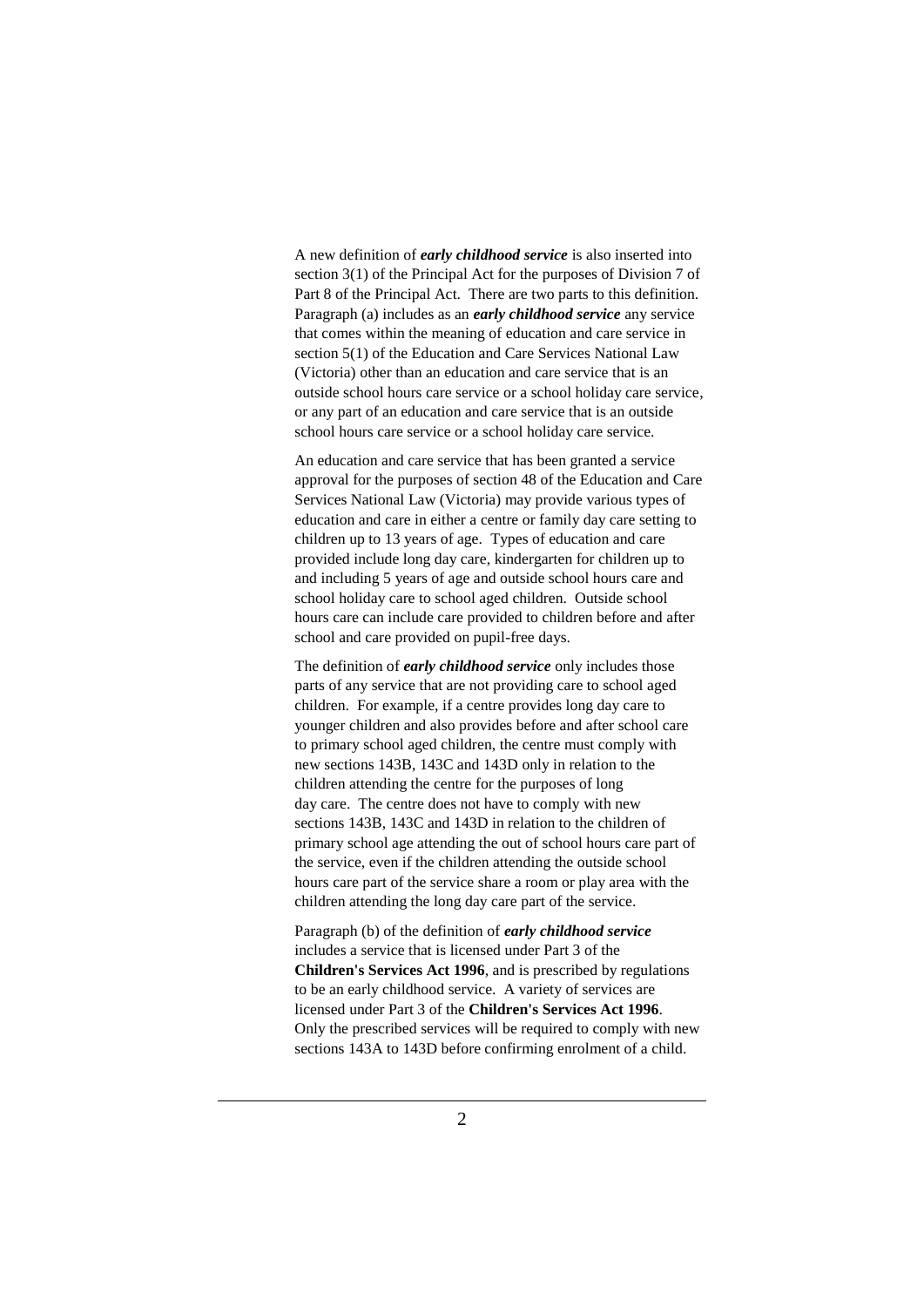It is intended that the regulations made for the purposes of paragraph (b) will promote consistency with paragraph (a) of the definition of *early childhood service*. It is proposed that the services prescribed for the purposes of paragraph (b) will not include services licensed under the **Children's Services Act 1996** to provide school holiday care or care for brief periods under a limited Type 1 licence (such as crèches in gyms or shopping centres).

Clause 4 also inserts a new definition of *person in charge* in relation to an *early childhood service*. This term means the approved provider of an education and care service within the meaning of section 5 of the Education and Care Services National Law (Victoria) or the proprietor of a service licensed under Part 3 of the **Children's Services Act 1996**, depending on the type of *early childhood service*.

Clause 5 inserts new sections 143A, 143B, 143C and 143D into the Principal Act.

> Section 143A sets out when the new sections 143B, 143C and 143D will apply. Section 143A provides that the new sections apply in relation to any child that is to attend an early childhood service.

Section 143B(1) provides that a person in charge of an early childhood service must ensure that the enrolment of a child at the early childhood service is not confirmed unless a parent of the child has provided to the early childhood service a relevant immunisation status certificate. To satisfy this section, the document or documents constituting the immunisation status certificate must show that, as at a date not more than 2 months immediately before the date that the child first attends the early childhood service, the child is age appropriately immunised or, in relation to any vaccinations on the standard vaccination schedule that the child has not received, that immunisation of the child would be medically contraindicated under the specifications set out in the Australian Immunisation Handbook.

Section 143C provides an exemption from the requirements in section 143B for certain disadvantaged and vulnerable children. The categories of disadvantaged and vulnerable children to whom the exemption applies are listed in paragraphs (a) to (g) of section 143C(1). The nature of the exemption is that the person in charge of the early childhood service is not required to comply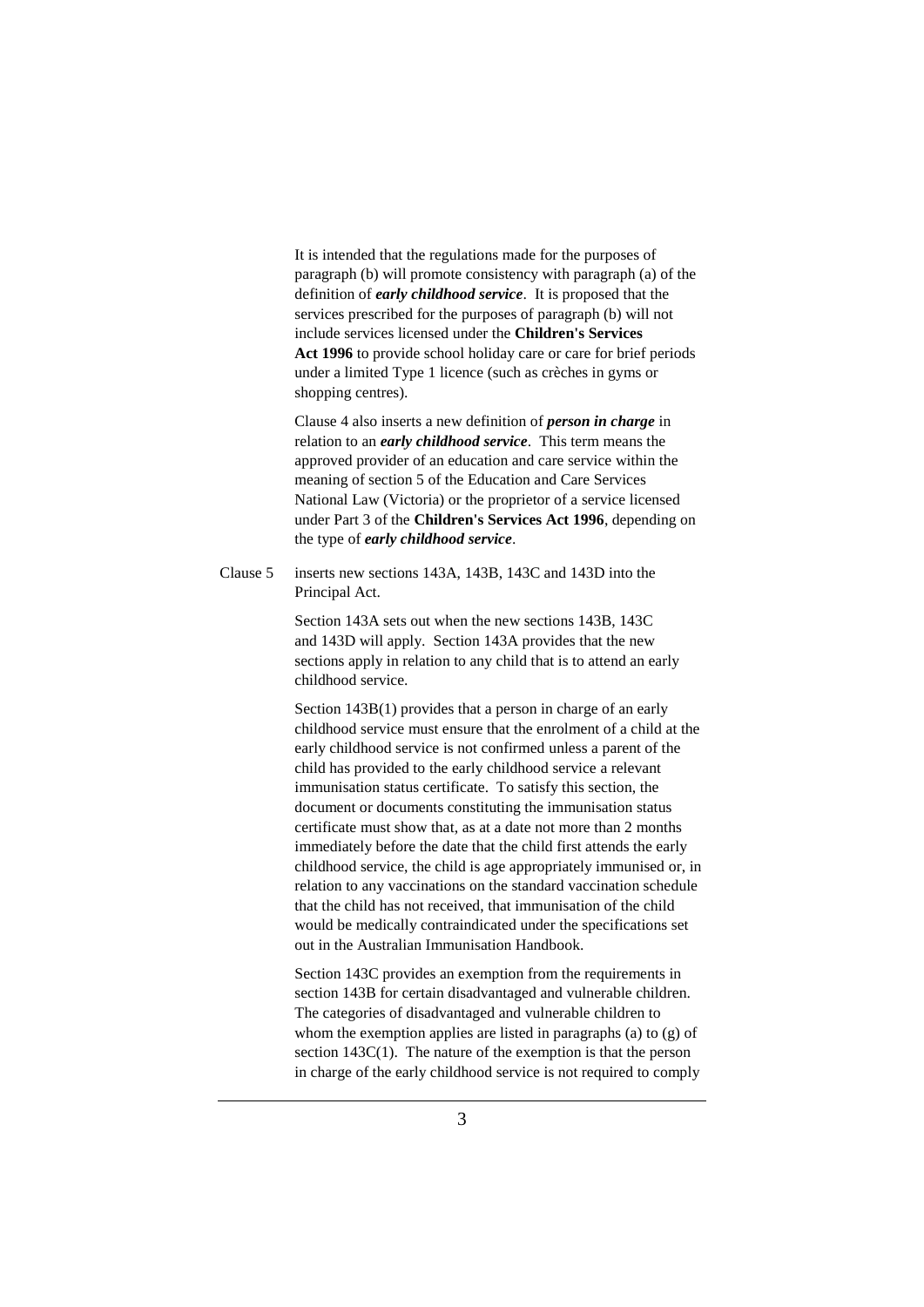with section 143B in relation to a child if the child falls within one or more of the specified categories of disadvantaged and vulnerable children.

Section 143C(2) provides that, despite the exemption in section 143C(1), if a child comes within one or more of the categories of disadvantaged and vulnerable children specified in section 143C(1), the person in charge of the early childhood service attended by the child must take reasonable steps within 16 weeks after the date on which the child first attends the early childhood service to ensure that an immunisation status certificate for the child is provided by the parent of the child. Reasonable steps may include providing the parent of the child with information about immunisation and referring the parent of the child to a recognised immunisation provider who can provide information concerning vaccination schedules and administer any necessary vaccines.

Section 143D(1) provides that for the purposes of section  $143C(1)(g)$ , the Secretary may make guidelines specifying circumstances that may apply in relation to a child. These guidelines will apply to determine when a child will be exempted from the requirements in section 143B in accordance with section  $143C(1)(g)$ . The guidelines will be used to ensure that any categories of children identified as being disadvantaged or vulnerable which are not listed in paragraphs  $143C(1)(a)$  to (f) are able to access the exemption in section 143C(1). Initially, it is proposed that the guidelines will specify refugee and asylum seeker children and children known to Child Protection.

Section 143D(2) provides that any guidelines made by the Secretary pursuant to section 143D(1) must be published in the Government Gazette and come into operation on the day that the guidelines are published. The guidelines may also be revoked by the Secretary.

Clause 6 amends section 147 of the Principal Act.

Clause  $6(1)$  amends section  $147(1)$  to clarify that an immunisation status certificate may consist of one document or a combination of documents. For example, an immunisation status certificate may consist of the combination of an extract from the Australian Childhood Immunisation Register and a certificate from a recognised immunisation provider, which together show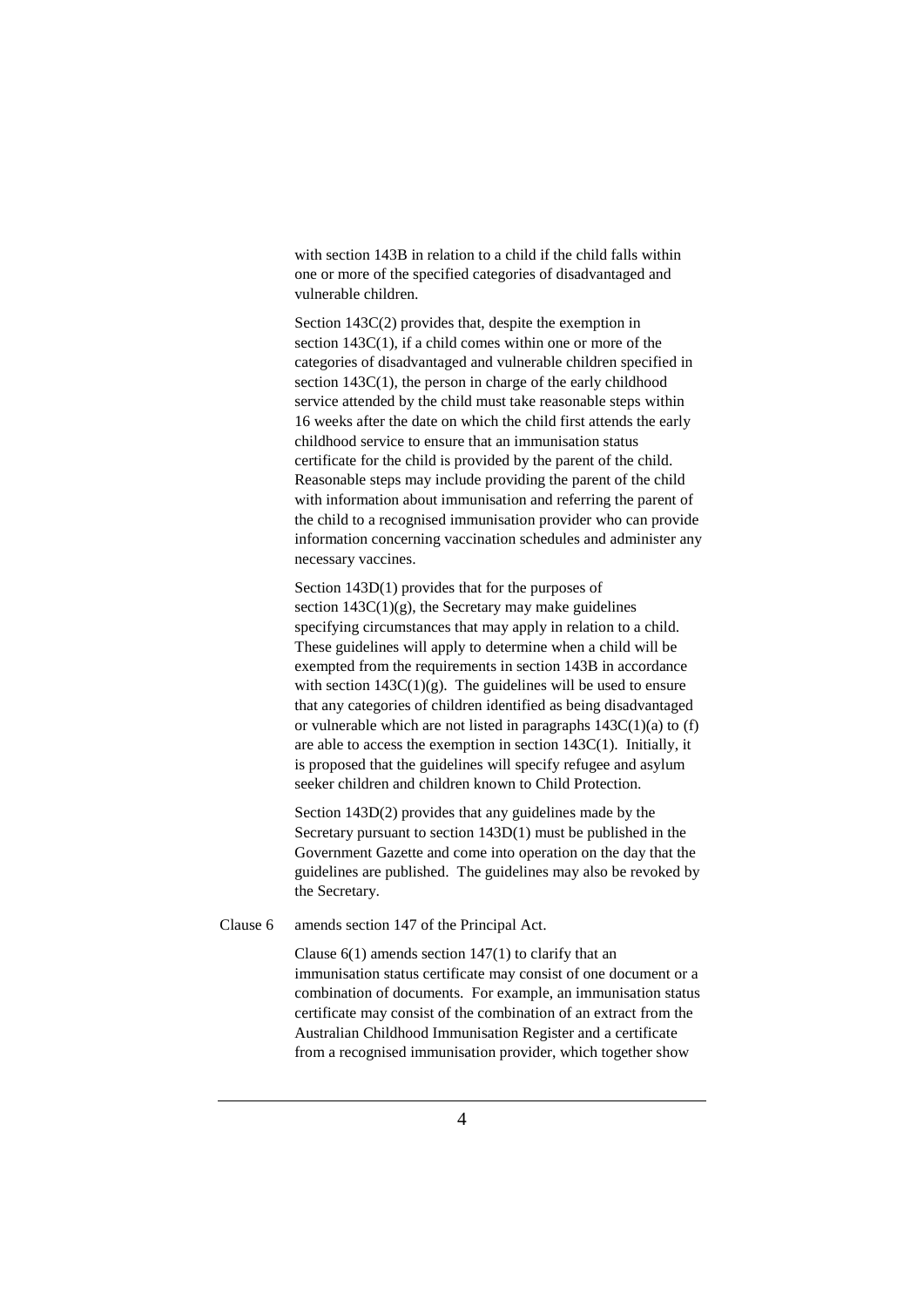that the child has been immunised in accordance with the relevant vaccination schedule.

Clause 6(2) substitutes a new paragraph (a) into section 147(1). Section  $147(1)(a)$  currently refers to section  $46E(1)(c)$  of the Health Insurance Act 1973 (Cth), which refers to documents posted to parents containing information about the immunisation of a child. This is replaced by a reference to any extract of an entry in the Australian Childhood Immunisation Register kept under section 46B of the Health Insurance Act 1973 (Cth). This amendment means that an extract from the Register printed using online access to the Register, or a print-out obtained at a Medicare office, will also be regarded as being all or part of an immunisation status certificate for the purposes of section 147.

Clause  $6(3)$  substitutes new sections  $147(2)(c)$  and (d) into the Principal Act. This clarifies the legislative requirements for evidence of vaccination for the purposes of section 147(1)(b). The amendment means that a statutory declaration made by a parent declaring that the parent believes that the child has been immunised against the vaccine-preventable disease will no longer be accepted as evidence of immunisation for the purposes of section  $147(1)(b)$ . The new paragraph (c) means that evidence for the purposes of section 147(1)(b) will include evidence that the immunisation of the child is medically contraindicated under the specifications set out in the Australian Immunisation Handbook.

New section 147(2)(d) provides that the Secretary may, by means of a notice published in the Government Gazette, specify documents that set out the immunisation history of a child to be evidence for the purposes of section 147(1)(b). This new power to specify the documents in a notice rather than prescribe such documents means that the Secretary has the ability to specify particular documents to be evidence of immunisation, in circumstances where there would be insufficient time to make regulations.

Clause 7 amends section 148 to clarify that section 148 (which authorises persons authorised by a Council to issue immunisation status certificates) applies to children who attend or propose to attend an early childhood service in the municipal district of the relevant Council as well as children who attend or propose to attend a primary school in that area.